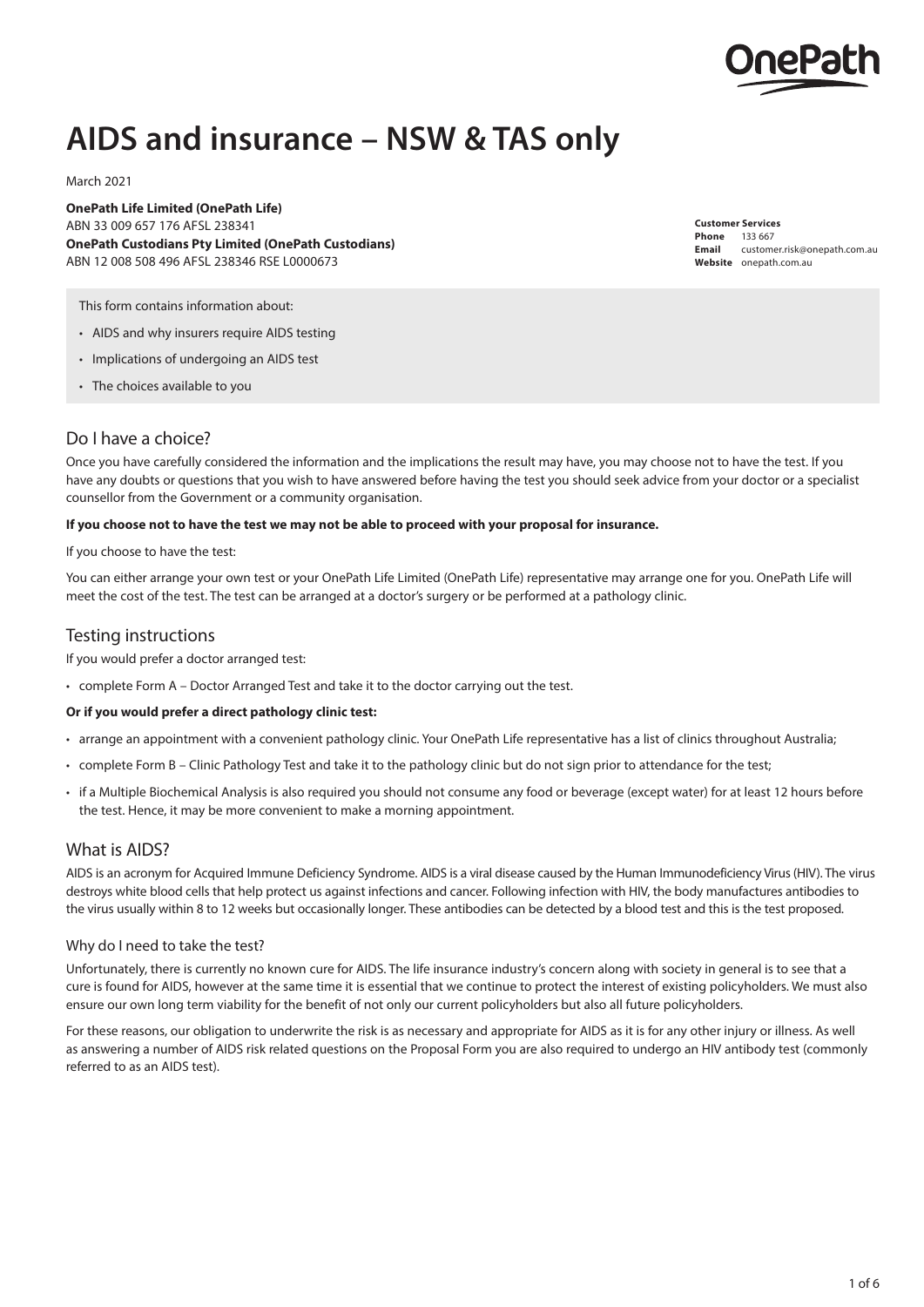# What do the results mean?

#### **Negative Result**

If you receive a negative result it means that you have not been infected with the virus, or that you may have been infected recently but your body has not yet produced the antibodies signalling the presence of the virus. Only a negative result will be sent confidentially and directly to OnePath Life Limited (OnePath Life).

Acceptance of your insurance proposal will indicate that your HIV test result was negative. You may assume that in the event that your application is processed but not accepted for any other reason, OnePath Life has received notification that your AIDS test result was negative.

#### **Positive Result**

In order to protect the confidentiality of your results, our client consent declarations in both Form A and Form B request that details of any positive result be forwarded directly by the testing doctor or pathology clinic to your nominated doctor. The result will be notified in person by your nominated doctor as it is important that you receive appropriate counselling from your doctor as to the full implications of the result.

A positive result means that you may have been infected by HIV.

If this is confirmed by subsequent investigation, the virus can be transmitted from you:

- to any unprotected sexual partner;
- to anyone receiving blood, semen or organs donated by you;
- if you are an intravenous drug user, to anyone sharing needles or syringes with you;
- if you are a woman, to your baby during pregnancy, perhaps at birth or by breast feeding.

There is **no** evidence that the virus can be spread by other types of contact such as touching, kissing, sharing eating utensils, coughing, sneezing or from mosquito bites.

People who have been infected by HIV will develop full AIDS at some stage and the long term outlook is still uncertain. For this reason life, trauma and income replacement insurance is unlikely to be available to anyone infected by HIV.

In Australia, fully developed AIDS is notifiable to the health authorities. In some States and Territories HIV infection and other early stages of the disease are also notifiable to the health authorities.

Knowing that you are HIV antibody positive has legal consequences. It may exclude you from some jobs and access to some services. It is an offence to knowingly transmit the virus or put someone else at risk through sexual activity. Quarantine provisions exist which could be used if the authorities deem it appropriate.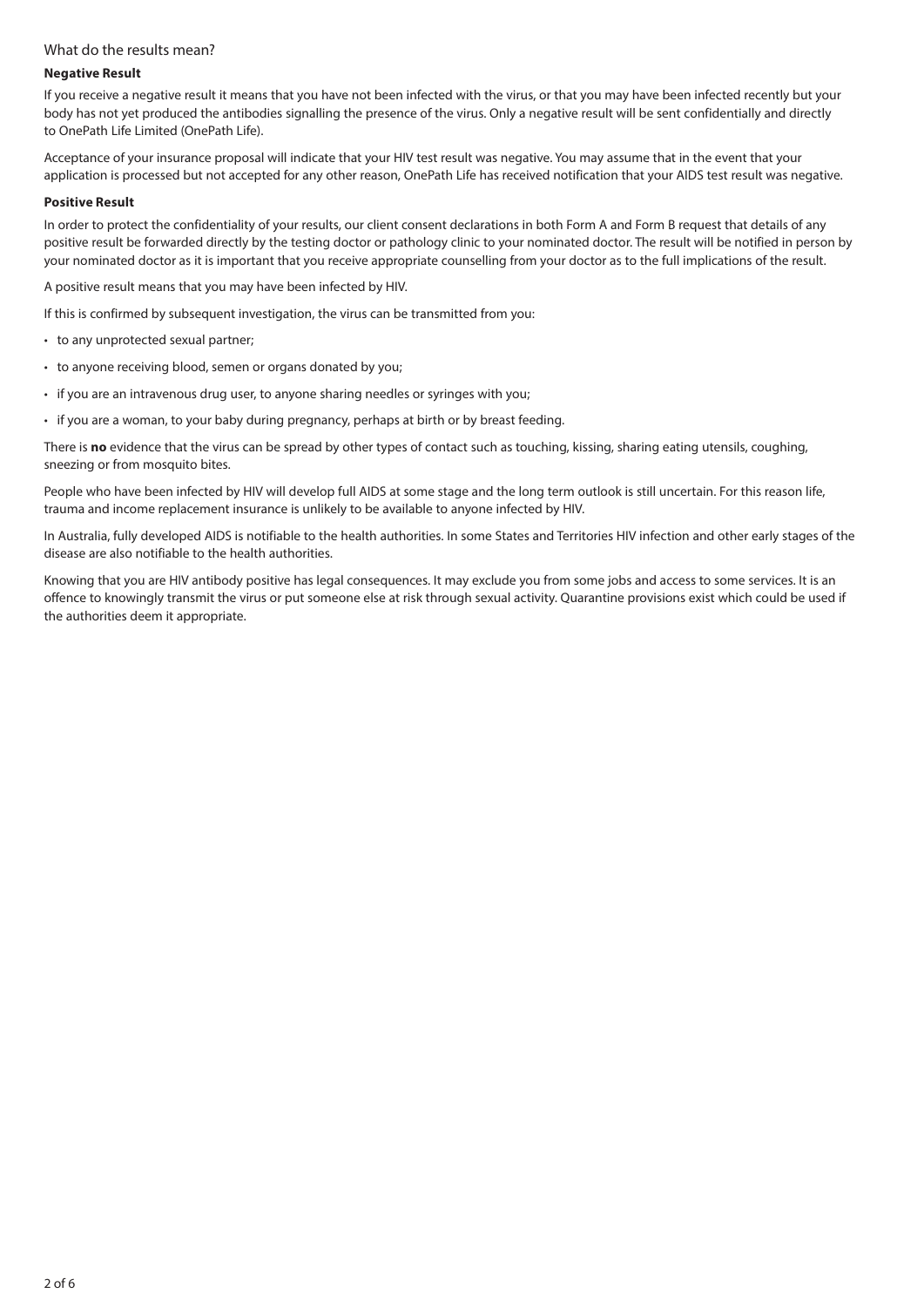

# **Doctor Arranged Test**

Form A

March 2021

**OnePath Life Limited (OnePath Life)**

ABN 33 009 657 176 AFSL 238341 **OnePath Custodians Pty Limited (OnePath Custodians)** ABN 12 008 508 496 AFSL 238346 RSE L0000673

**Customer Services Underwriting Hotline** 1800 300 006 **Email** customer.risk@onepath.com.au **Website** [onepath.com.au](http://www.onepath.com.au)

**Please send results to** 

OnePath Life, GPO Box 4148, Sydney NSW 2001

**Or your State Office**

**New South Wales** GPO Box 483 Sydney NSW 2001 **Victoria** GPO Box 1903 Melbourne VIC 8060

**Please take this form to the doctor arranging the test.** (A copy of this form is to be held by the doctor and the original is to be forwarded with the test result.)

**Important:**

**• This form is to be signed in the presence of the doctor arranging the test.**

• The cost of processing this test will be met by OnePath Life.

#### **Name and address of doctor where test(s) will be conducted**

| Doctor's name                   |                                                                                                                                                    |
|---------------------------------|----------------------------------------------------------------------------------------------------------------------------------------------------|
| <b>Address</b>                  |                                                                                                                                                    |
|                                 |                                                                                                                                                    |
| Phone                           |                                                                                                                                                    |
|                                 | Appointment date (dd/mm/yyyy) and time (hh:mm)                                                                                                     |
|                                 |                                                                                                                                                    |
| 1. To the testing doctor:       |                                                                                                                                                    |
|                                 | Please send the report and account for an MBA test, negative HIV test or 'other' blood test (listed below), in an envelope marked confidential to: |
|                                 | <b>Chief Medical Officer – OnePath Life</b> (see above for addresses)                                                                              |
| 2. Tests required (please tick) |                                                                                                                                                    |
| HIV antibodies                  |                                                                                                                                                    |
| Hepatitis B and C Serology      |                                                                                                                                                    |
| specific tests required.        | Non-fasting Multiple Biochemical Analysis (non-fasting MBA-20 or SMA-12 including HDL/LDL cholesterol) – refer to Page 4 of this form for          |

Other (please specify)

**Doctor – please print the application number** (if shown on Page 4 of this brochure) **as a reference on the blood test result(s).**

| 3. Client details                                             |                        |  |  |  |
|---------------------------------------------------------------|------------------------|--|--|--|
| First two letters of surname       First letter of first name |                        |  |  |  |
|                                                               |                        |  |  |  |
| Residential address                                           |                        |  |  |  |
| Date of birth<br>(dd/mm/yyyy)                                 | <b>Female</b><br>ماMal |  |  |  |
| Phone (home)                                                  | Phone (business) L     |  |  |  |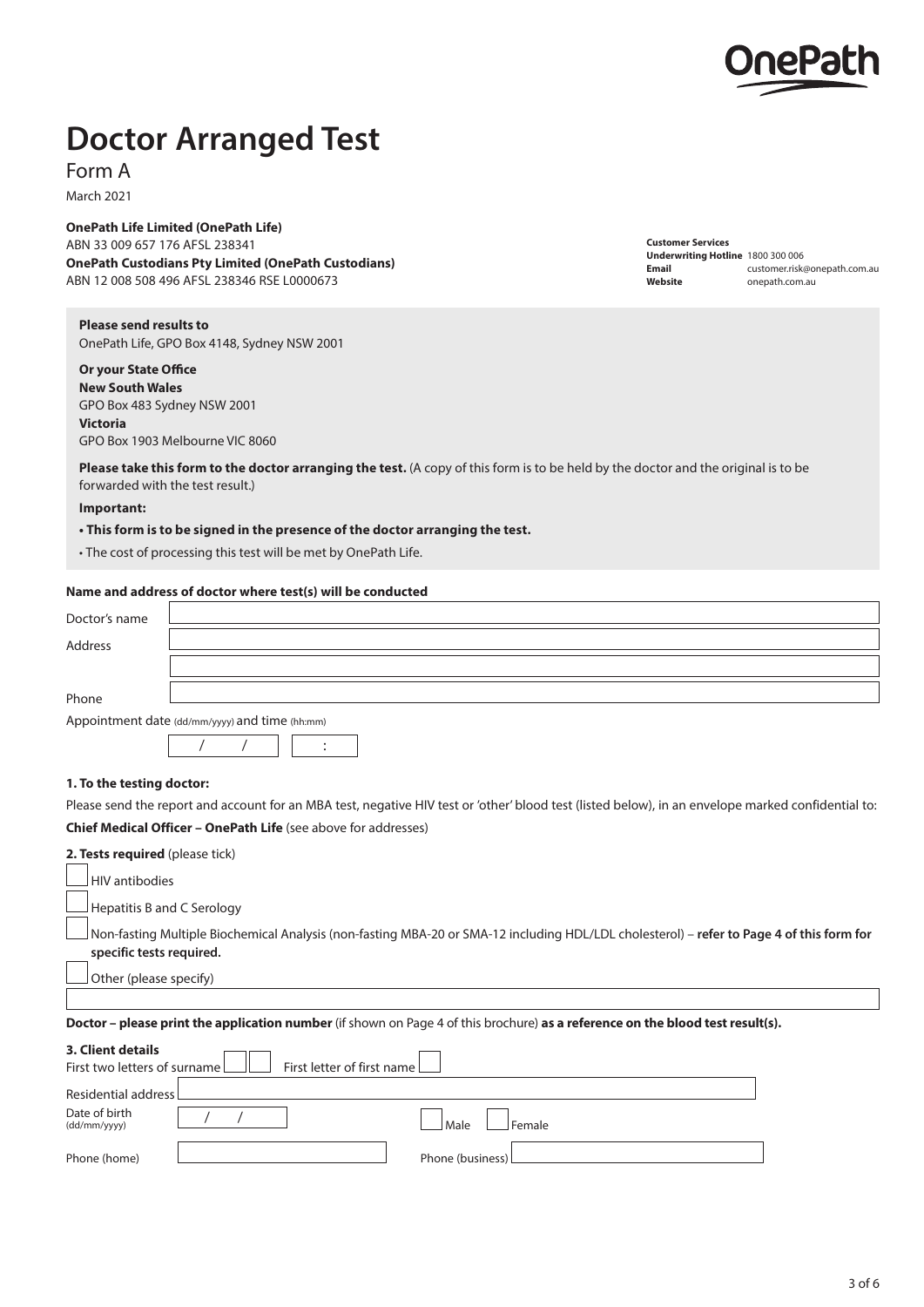# **Client consent declaration**

| Client consent declaration       |                                                                                                                                                                                                                                                                                                                                                                                                       |  |  |  |
|----------------------------------|-------------------------------------------------------------------------------------------------------------------------------------------------------------------------------------------------------------------------------------------------------------------------------------------------------------------------------------------------------------------------------------------------------|--|--|--|
|                                  | I acknowledge that the test(s) nominated in section 2 will be performed. Where one is for the presence of antibodies to the AIDS virus,<br>I acknowledge that OnePath Life has provided me with information and material concerning AIDS and the implications of an HIV antibodies test.                                                                                                              |  |  |  |
|                                  | I acknowledge that I have read and understand the material provided by OnePath Life. I also understand the significance of the test and<br>that the result will be used to determine my eligibility for insurance with OnePath Life.                                                                                                                                                                  |  |  |  |
|                                  | I/We acknowledge that from 31 May 2019, OnePath Life will no longer be a related body corporate of OnePath Custodians.                                                                                                                                                                                                                                                                                |  |  |  |
|                                  | I consent to the testing of my blood for the presence of antibodies to the Human Immunodeficiency Virus (HIV) and hereby authorise and<br>request you to have my blood tested for the presence of HIV antibodies.                                                                                                                                                                                     |  |  |  |
|                                  | I understand OnePath Life is responsible for the cost of the test(s).                                                                                                                                                                                                                                                                                                                                 |  |  |  |
|                                  | I authorise you to release only a negative HIV result confidentially to the Chief Medical Officer of OnePath Life. If the result is positive it is<br>to be forwarded directly by the doctor performing the test to my nominated doctor for communication only to me                                                                                                                                  |  |  |  |
|                                  | I consent to the collection, use, storage and disclosure of my personal information (including health and other sensitive information)<br>as described in our Privacy Policies. OnePath Life's Privacy Policy is available at onepath.com.au/insurance/privacy-policy and OnePath<br>Custodians Privacy Policy is available at onepath.com.au/superandinvestments/privacy-policy                      |  |  |  |
|                                  | If I have provided information (including health and other sensitive information) about another person in this application (for example<br>a beneficiary or life insured), I declare that I have the consent of that person to do so. I understand that OnePath Life and OnePath<br>Custodians require me to inform the person concerned that I have done so and direct them to the Privacy Policies. |  |  |  |
|                                  | I/We acknowledge that OnePath Life is a company within the Zurich Financial Services Australia Group. OnePath Custodians is a company<br>within the IOOF Group of companies, comprising IOOF Holdings Limited ABN 49 100 103 722 and its related bodies corporate (IOOF<br>Group). OnePath Life and OnePath Custodians are not related bodies corporate.                                              |  |  |  |
| My nominated doctor              |                                                                                                                                                                                                                                                                                                                                                                                                       |  |  |  |
| Name                             |                                                                                                                                                                                                                                                                                                                                                                                                       |  |  |  |
| <b>Address</b>                   |                                                                                                                                                                                                                                                                                                                                                                                                       |  |  |  |
| Phone                            |                                                                                                                                                                                                                                                                                                                                                                                                       |  |  |  |
| Signature of life to be insured. | X<br>Please do not sign prior to attendance.<br>Date (dd/mm/yyyy)                                                                                                                                                                                                                                                                                                                                     |  |  |  |
|                                  | Office use only (to be completed by adviser or broker).                                                                                                                                                                                                                                                                                                                                               |  |  |  |
| Application no.                  |                                                                                                                                                                                                                                                                                                                                                                                                       |  |  |  |
| Adviser's name                   |                                                                                                                                                                                                                                                                                                                                                                                                       |  |  |  |
| Agency no.                       |                                                                                                                                                                                                                                                                                                                                                                                                       |  |  |  |
| Phone                            |                                                                                                                                                                                                                                                                                                                                                                                                       |  |  |  |

**Please note that all documentation relating to the policy is sent to the policy owner.**

# Form A

## **Doctor Arranged Test**

Special tests required for Multiple Biochemical Analysis

#### **Lipids**

- Cholesterol
- Triglycerides
- HDL/LDL Cholesterol

#### **Bio Chemistry**

- Potassium
- Urea
- Creatinine
- Bilirubin Total
- AST (Aspartate Aminotransferase)
- GGT (g-Glutamyl Transpeptidase)
- ALT (Alanine Aminotransferase)
- Albumin
- Uric Acid
- Glucose
- Sodium
- Calcium
- Bicarb
- Chloride
- Protein Total
- Alkaline Phosphatase

#### **General Privacy Reference**

OnePath Life is committed to ensuring the confidentiality and security of your personal information. Your health information is treated confidentially and will only be disclosed to those service providers such as doctors, reinsurers and assessors who are directly involved in underwriting your policy or the assessment of any claim. Your health information will not be disclosed by OnePath Life for any other purpose. The collection, use and disclosure of results relating to the testing for AIDS and/or HIV is handled in accordance with the procedures outlined in this form. For further information detailing our handling of personal information please refer to OnePath Life's Privacy Policy at [onepath.com.au/insurance/privacy-policy](http://www.onepath.com.au/insurance/privacy-policy) or contact us directly for a copy.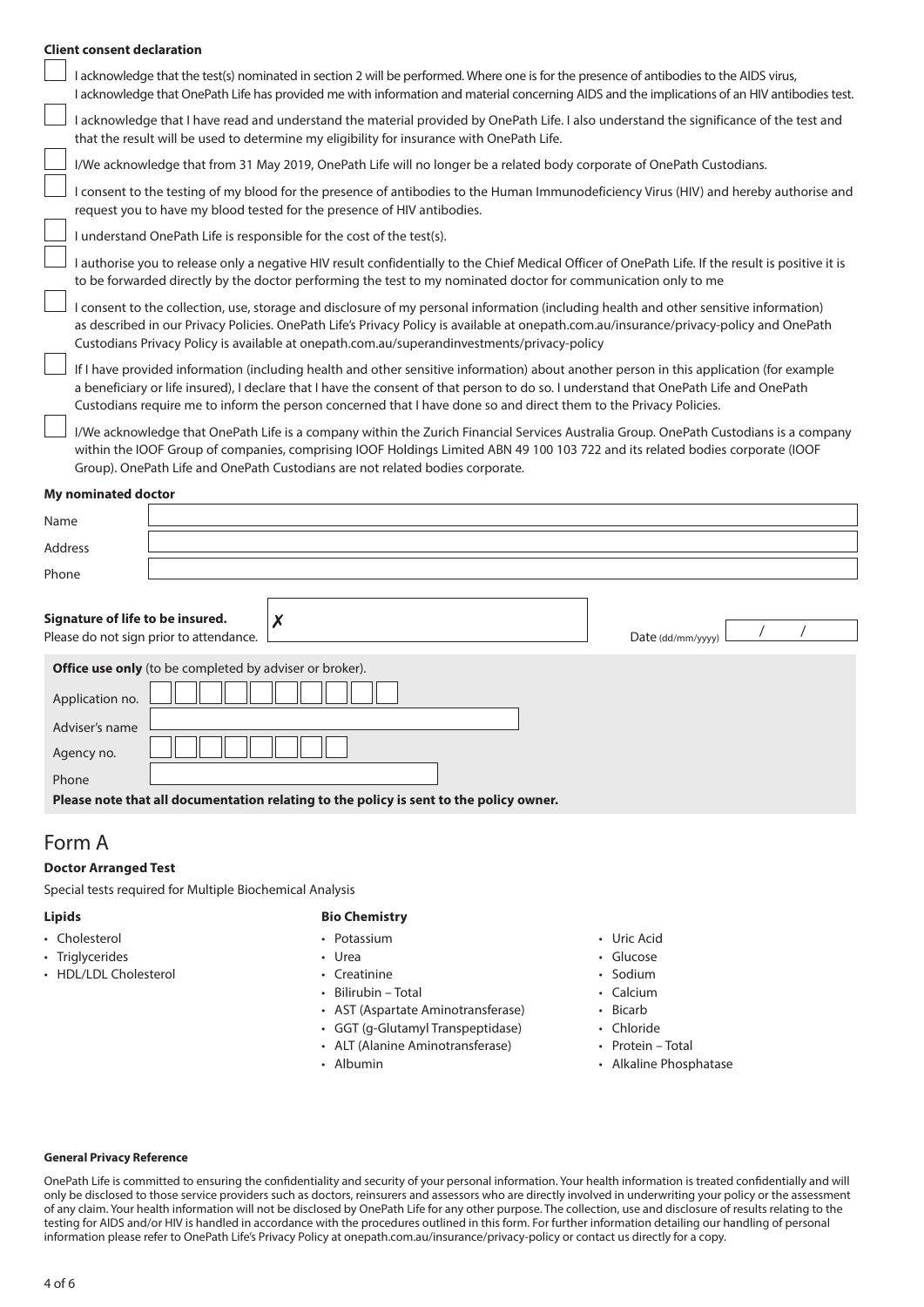

**Customer Services**

**Underwriting Hotline** 1800 300 006

**Website** [onepath.com.au](http://www.onepath.com.au)

**Email** customer.risk@onepath.com.au

# **Pathology Clinic Test**

Form B

March 2021

**OnePath Life Limited (OnePath Life)** ABN 33 009 657 176 AFSL 238341 **OnePath Custodians Pty Limited (OnePath Custodians)**

ABN 12 008 508 496 AFSL 238346 RSE L0000673

**Please send results to**  OnePath Life, GPO Box 4148, Sydney NSW 2001

**Or your State Office New South Wales** GPO Box 483 Sydney NSW 2001 **Victoria** GPO Box 1903 Melbourne VIC 8060

# **Please take this form to the pathology clinic performing the test.**

(A copy of this form is to be held by the pathology clinic and the original is to be forwarded with the test result.)

#### **Important:**

- Please confirm your appointment prior to attendance.
- **• This form is to be signed in the presence of the pathology collector.**
- The cost of processing this test will be met by OnePath Life.

#### **Name and address of pathology clinic where test(s) will be conducted**

| Pathology clinic L                             |                                    |  |  |  |  |
|------------------------------------------------|------------------------------------|--|--|--|--|
| Address                                        |                                    |  |  |  |  |
| Phone                                          |                                    |  |  |  |  |
| Appointment date (dd/mm/yyyy) and time (hh:mm) |                                    |  |  |  |  |
|                                                |                                    |  |  |  |  |
|                                                | 1. To the testing pathology clinic |  |  |  |  |

Please send the report and account for an MBA test, negative HIV test or 'other' blood test (listed below), in an envelope marked confidential to:

## **Chief Medical Officer – OnePath Life** (see above for addresses)

| 2. Tests required (please tick)                                                                                                                                       |  |  |  |
|-----------------------------------------------------------------------------------------------------------------------------------------------------------------------|--|--|--|
| HIV antibodies                                                                                                                                                        |  |  |  |
| Hepatitis B and C Serology                                                                                                                                            |  |  |  |
| Non-fasting Multiple Biochemical Analysis (non-fasting MBA-20 or SMA-12 including HDL/LDL cholesterol) – refer to Page 6 of this form<br>for specific tests required. |  |  |  |
| Other (please specify)                                                                                                                                                |  |  |  |
| Pathology clinic – please print the application number (if shown on Page 6) as a reference on the blood test result(s).<br><b>3. Client details</b>                   |  |  |  |
| First letter of first name<br>First two letters of surname                                                                                                            |  |  |  |
| Residential address                                                                                                                                                   |  |  |  |
| Date of birth<br>Male<br>Female<br>(dd/mm/yyyy)                                                                                                                       |  |  |  |
| Phone (home)<br>Phone (business)<br>Have you fasted prior to the test?<br>Yes<br>l No                                                                                 |  |  |  |
| If Yes, for how many hours?                                                                                                                                           |  |  |  |

5 of 6